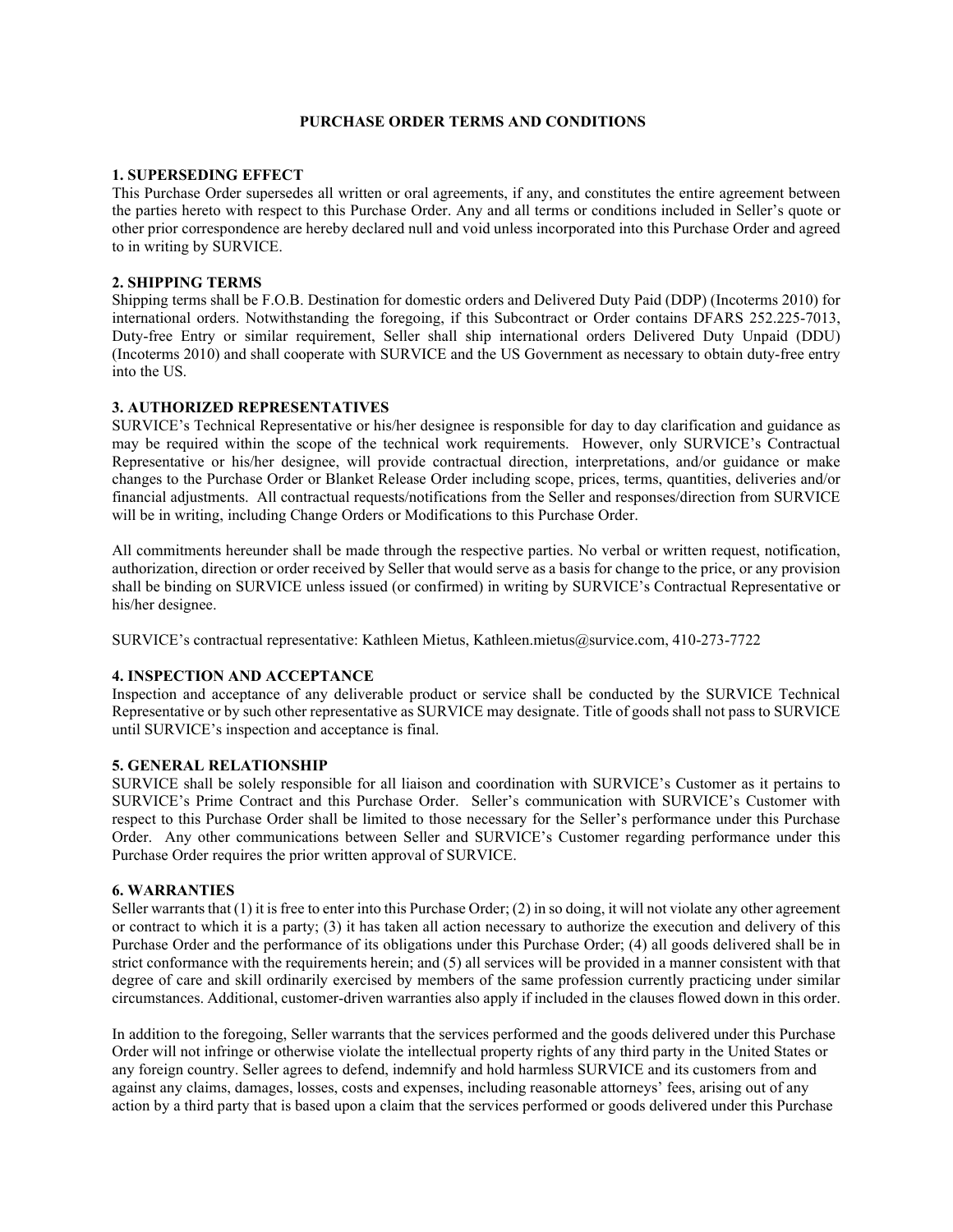Order infringe or otherwise violate the intellectual property rights of any person or entity. This indemnity and hold harmless provision shall not be considered an allowable cost under any provisions of this Contract except with regard to allowable insurance costs.

## **7. SURVICE'S LIABILITY**

IN NO EVENT SHALL SURVICE'S TOTAL LIABILITY ARISING OUT OF THIS PURCHASE ORDER, WHETHER SOUNDING IN NEGLIGENCE OR OTHER TORT, CONTRACT, STATUTE, OR OTHER LEGAL THEORY, EXCEED THE PURCHASE ORDER PRICE.

# **8. NON WAIVER OF RIGHTS**

The failure of either Party to insist upon strict performance of any of the terms and conditions in the Purchase Order, or to exercise any rights or remedies, shall not be construed as a waiver of its rights to assert any of the same or to rely on any such terms and conditions at any time thereafter.

## **9. REPRESENTATIONS AND CERTIFICATIONS**

Seller represents and warrants that it is not currently debarred, suspended, or proposed for debarment or suspension by any federal or state agency, and that any representations and certifications set forth by Seller in its proposal or otherwise submitted by Seller to SURVICE as part of this Purchase Order are current and accurate as of the date of award. Further, Seller certifies that it shall promptly disclose to SURVICE in writing should it be suspended, debarred proposed for debarment, or otherwise be declared ineligible for participation in federal or state procurement or nonprocurement programs, or should there be any change in status with respect to the matters covered by and of the representations and certifications submitted by Seller to SURVICE.

## **10. NOTICE OF DELAY**

In addition to its obligations herein with respect to notice of labor disputes, whenever any other actual or potential event is delaying or threatening to delay delivery of the goods or performance of the services under this Purchase Order, Seller shall, as soon as possible, give notice thereof to SURVICE.

#### **11. ASSIGNMENTS AND SUBCONTRACTS (not applicable to COTS purchases)**

Seller shall not assign, novate or otherwise transfer this Purchase Order or any of its rights and obligations hereunder to any third party without the prior consent in writing from SURVICE.

Seller shall not award any lower-tier subcontracts to any other firm or utilize the services of any person who is not a bona fide employee of the Seller for the performance of all or any portion of the Work covered by this Purchase Order without the written consent of SURVICE. This limitation shall not apply to the purchase of standard commercial supplies or raw materials.

## **12. INSURANCE (Applicable for services only and not applicable to COTS purchases)**

The Subcontractor agrees that it shall carry, at its own expense, during the life of this Subcontract, the minimum amount and types of insurance and coverage as specified below. Prior to commencement of work, the Subcontractor shall provide SURVICE with Certificates of Insurance evidencing the insurance. Such certificates shall be issued by an acceptable insurance carrier, with a current A. M. Best Rating of AX or better, and shall be endorsed or contain policy language to include: i) SURVICE as an additional insured, (ii) waiver of subrogation where noted below, and (iii) a thirty (30) day prior written notice of cancellation or material change in coverage.

Subcontractor shall obtain and maintain at least the following kinds of insurance and minimum liability coverage during any period of contract performance and shall include all of its lower-tier subcontractors or consultants as insureds under its policies and/or require any subcontractors or consultants to meet the requirements cited below:

a. Workers' Compensation and occupational disease coverage as required by law except that, if this subcontract is to be performed in a State which does not require or permit private insurance, then compliance with the statutory or administrative requirements in any such State will be satisfactory. The required Workers' Compensation Insurance shall extend to cover employers' liability for accidental bodily injury or death and for occupational disease with a minimum liability limit of \$500,000. A waiver of subrogation shall be issued in favor of SURVICE.

b. Comprehensive General Liability Insurance, with waiver of subrogation in favor of SURVICE, and in the minimum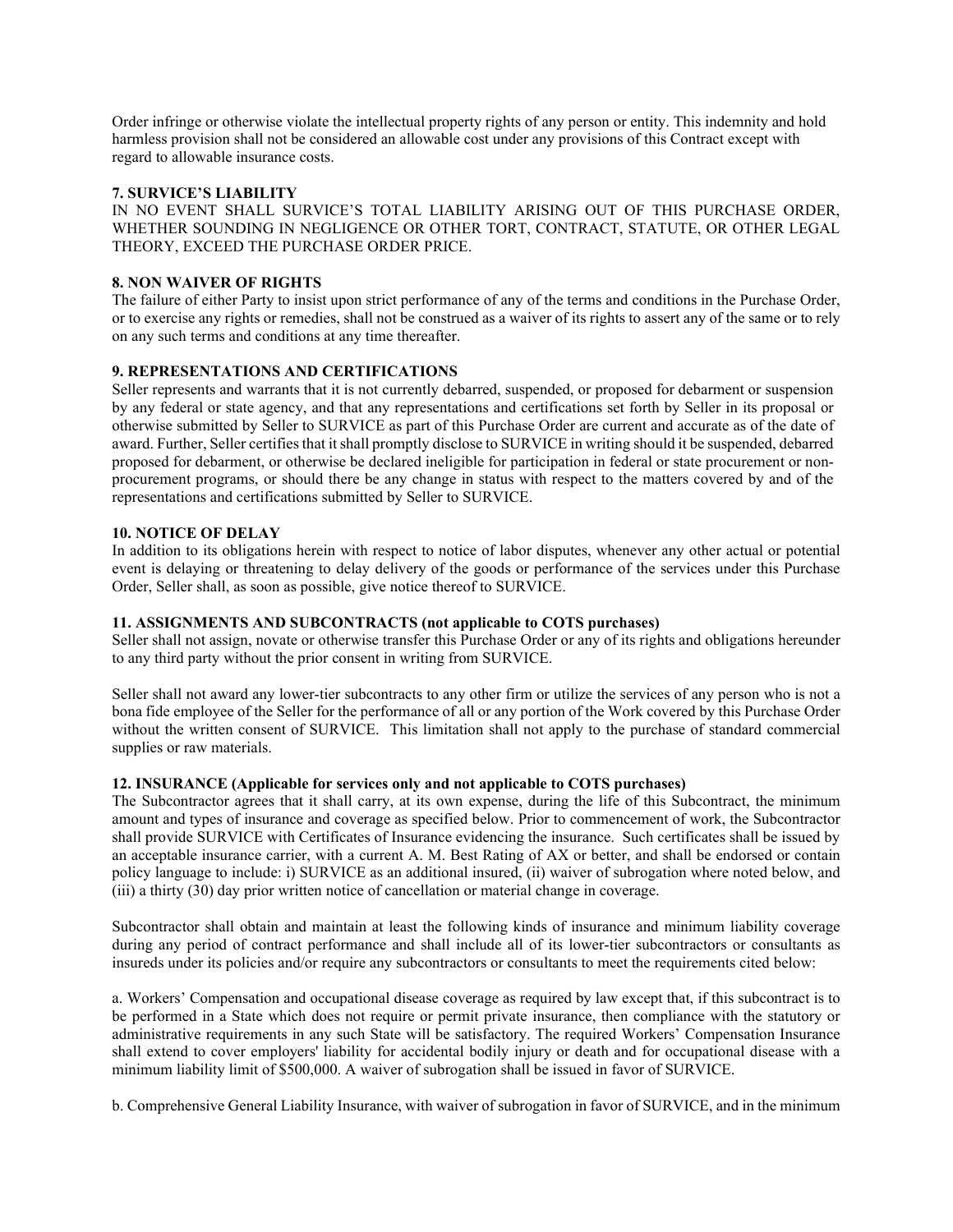limits of:

- (1) \$1,000,000 per occurrence for bodily injury liability and
- (2) \$1,000,000 aggregate for products/completed operations

c. Comprehensive Automotive Liability Insurance, including borrowed or rented automobiles, with a minimum limit of:

- (1) \$1,000,000 per occurrence for bodily injury,
- (2) \$1,000,000 per occurrence for property damage, and
- (3) \$1,000,000 per occurrence for uninsured motorist.

d. All-risk property insurance, insuring all of Subcontractor's own property and/or property/equipment owned by SURVICE and/or SURVICE's customer in its care, custody and control. Limit – value of personal property.

e. Defense Base Act insurance, statutory limits, if the work is to be performed outside of the United States.

## **13. APPLICABLE LAW AND DISPUTES**

A. SURVICE and Seller agree to enter into negotiations to resolve any dispute arising under or relating to this Subcontract. Both parties agree to negotiate in good faith to attempt to reach a mutually agreeable settlement within a reasonable amount of time.

- B. Subject to the disputes provision set forth in paragraph C, if negotiations are unsuccessful, either Party may initiate litigation only in the United States District Court for the District of Maryland. In the event that federal court jurisdiction cannot be established, the parties agree to litigate in any other court of competent jurisdiction within the state of Maryland. Each Party hereby submits to the exclusive jurisdiction of the courts referenced in this paragraph for purposes of any such proceeding.
- C. Both Parties agree that this Subcontract shall be governed, interpreted and enforced under the federal common law of contracts as interpreted by the Boards of Contract Appeals and the U.S. Court of Federal Claims. For matters not covered by the federal common law, the laws of the State of Maryland shall apply excluding its conflict of law principles.
- D. The United Nations Convention on Contracts for the International Sale of Goods ("CISG") shall not govern or apply to this Contract, and the Parties hereby exclude application of the CISG.

## **14. COMPLIANCE WITH LAWS**

Seller agrees to comply with all applicable federal, state, or local law or ordinance and all Work, rules and regulations issued there under, and Seller shall bear all risks, costs, damages or liabilities that may result from any non-compliance.

## **15. INDEMNIFICATION**

Seller shall defend, indemnify, save and hold harmless, SURVICE, Government, SURVICE's Customer, and all their respective members, affiliates, parents, subsidiaries, divisions, directors, officers, agents, heirs, assigns, successors in interest, representatives, and employees ("Indemnitees"), from and against all claims, liabilities, demands, damages, losses, costs and expenses, including reasonable attorney's fees, awards, fines and judgments (in law or in equity), of every kind and nature whatsoever ("Claims"), arising out of or relating to any claims, causes of action, lawsuits or other proceedings, regardless of legal theory, that result, in whole or in part, from Seller's (or any of Seller's, suppliers, employees, agents or representatives): a) negligence, recklessness, intentional misconduct, or fraud, b) breach of any representation, warranty or covenant made herein, c) breach of the confidentiality or any other intellectual property right, or d) infringement of any patent, trademark, copyright, trade secret, or any other intellectual property right, or e) violation of any law or regulation. Notwithstanding the foregoing, Seller's obligations under this provision shall not apply to the extent that a claim is finally determined by a court of competent jurisdiction to be caused by the negligence, recklessness, or willful misconduct of SURVICE.

SURVICE shall notify Seller of any claim that is covered by this indemnification provision and may authorize representatives of Seller to settle or defend any such claim or suit and to take charge of any litigation in connection therewith.